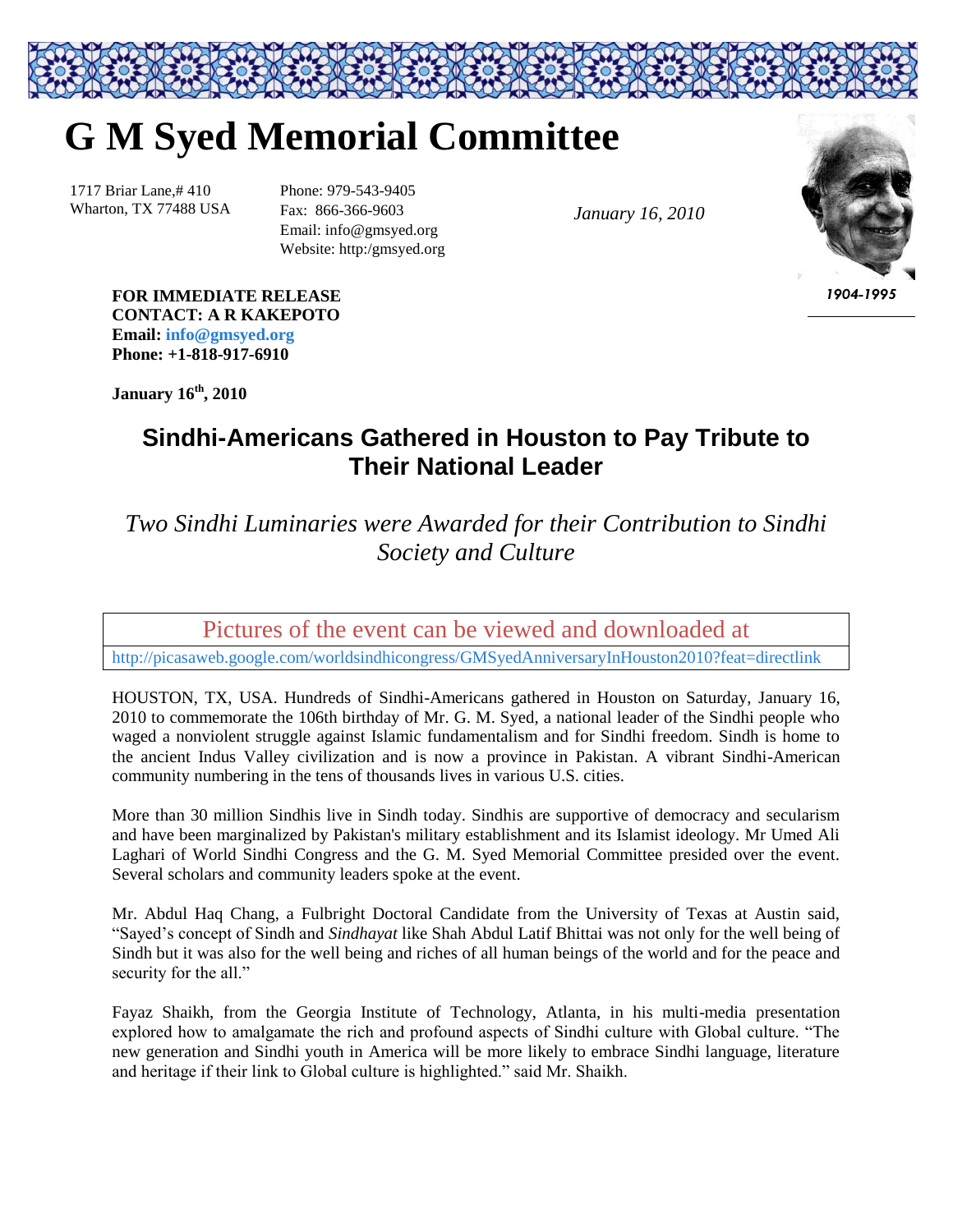

Dr. Cook spoke on the historical dimensions of Sufi aspects of Islam in Sindh and India and said that this heritage must be retained in order to deal with the Islamic radicalization in the region. He praised Syed's role in promoting religious tolerance in the region.

Ms. Natasha Raheja of the University of Texas at Austin said "In the spirit of GM Syed whom we are honoring today I hope that the Sindhi community can come together for the common goal of the preservation of Sindhi culture and language irrespective of constructed and politicized religious differences...As we continue to negotiate our Sindhi identities individually, let us celebrate the diversity in our community as one of our strengths and move forward together."

Ms. Humaira Rehman of World Sindhi Institute (WSI) said the salvation of Sindhi people lies in the inclusion of the women in the struggle for emancipation.

Ahmar Mastikhan of American Friends of Balochistan (AFB), condemned the targeted killing of Baloch leaders and ongoing militarization of Balochistan and he said "Baloch Nation is demanding the independence from Pakistan." Mr. Mastikhan also paid tribute to Sindhi leader G M Syed, who promoted the freedom for all oppressed nations in Pakistan. "Syed believed in books more than any person," said Mr Mastikhan.

This annual event is organized to create a global awareness about the plight of Sindh and Sindhis around the world. "We must follow Syed's legacy of non-violent struggle and support the legitimate struggle of the peoples of Sindh," said Mr. Umed Laghari, in his concluding remarks.

"Mr. Syed's message of non-violence, tolerance, and peace has universal appeal, and the core principles of non-violence and conflict resolution are applicable to all the struggles for self-determination at individual, communal, or national levels," added Mr. Laghari.

Many prominent community members attended the event including: Zeb Agha, Abdul Hussain Narejo, Sarfaraz Abassi, and Zafar Agha of the Sindhi Association of North America as well as Noornisa Ghangro, Nusrat malik, Shabir Jatoi, Asif Shah, Paras Shah, Mansoor Samoon, Sikandar Baloch, Manzoor Shah, and Basheer Shahani of WSC, and Mr Malik Baoch of AFB.

Conference delegates observed one minute silence for the recent deaths of two community members Mr Mehboob Lashari and Mr Ali Asar Abassi.

During this event, G M Syed Memorial Awards for 2009 were also announced. Two Sindhi political leaders Mr Khamiso Khan (Khaki Joyo) of Nawabshah, Sindh and Professor Baldev Matlani of Mumbai, India, were conferred with the prestigious 'G. M. Syed Memorial Awards 2009 in recognition of their contributions to *Sindhi society, culture and the Sindhi rights movement.*

These awards are jointly sponsored by the World Sindhi Congress and the G. M. Syed Memorial Committee. Awards were presented by Abdul Rehman Kakepoto of the G M Syed Memorial Committee. Mr Bashir Shahani and Mr Manzoor Shah received awards on behalf the awardees.

The birth anniversary ceremony included the recital of the Sindhi National Anthem by Zubair Bhambro and a cake cutting ceremony.

The meeting concluded that the Pakistani government has been systematically violating the human rights of the secular-minded people of Sindh and Balochistan. It categorically condemned the recent killings of indigenous Balochs and Sindhis in Karachi by MQM sponsored agents and demanded the legal actions against the terrorists. The current government has completely failed in yielding any sort of equity,